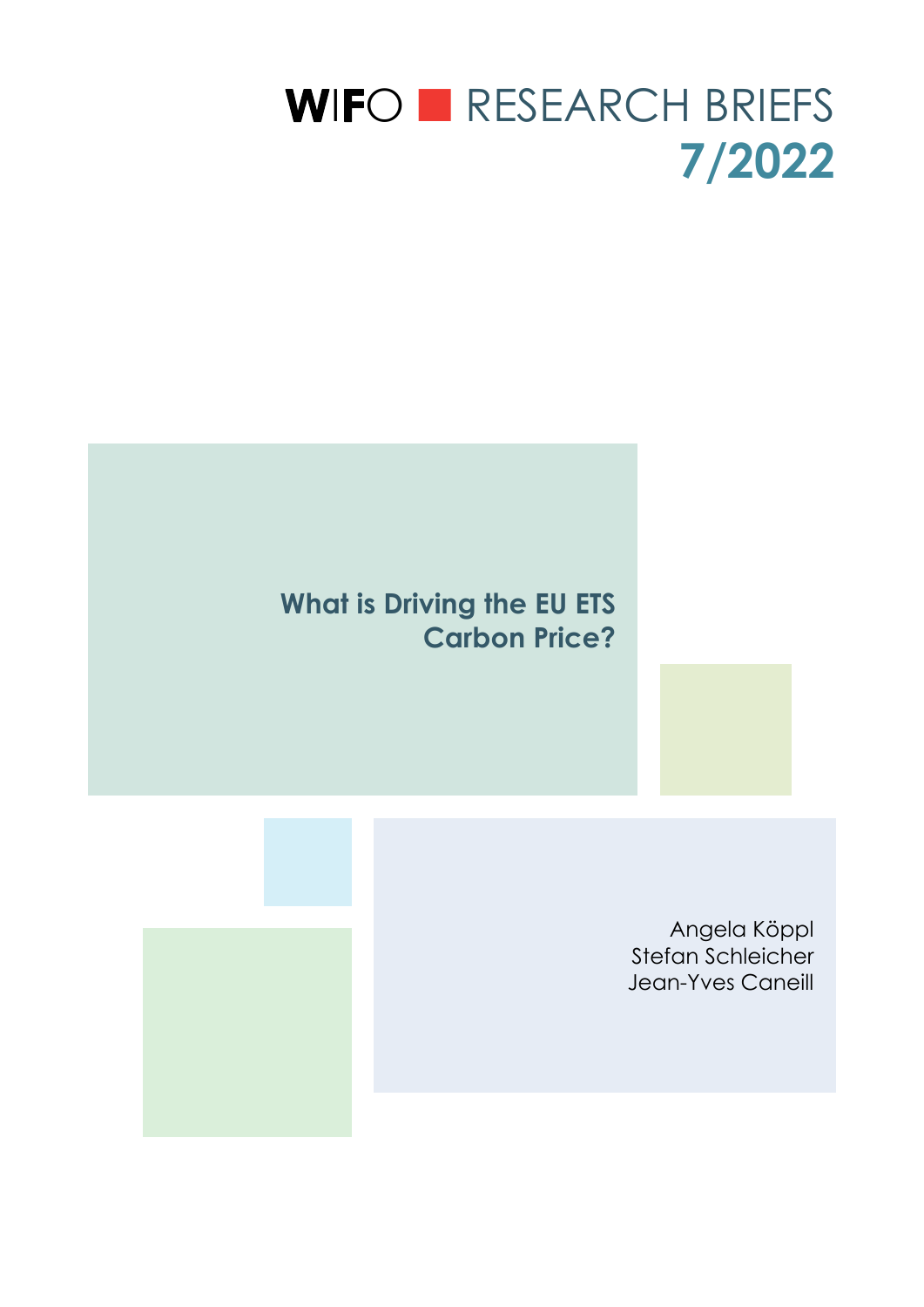# **What is Driving the EU ETS Carbon Price?**

Angela Köppl, Stefan Schleicher (WIFO), Jean-Yves Caneill (ERCST)

Österreichisches Institut für Wirtschaftsforschung

Begutachtung: Claudia Kettner-Marx, Daniela Kletzan-Slamanig (WIFO)

WIFO Research Briefs 7/2022 März 2022

#### Inhalt

The EU Emissions Trading System (EU ETS) is intended to be the flagship instrument of EU climate policy. Key aspects in this cap-and-trade scheme are the target path as well as the market price for emission allowances which results from supply and demand for these allowances. The recent pronounced price movements on the market for emission allowances raise the question what causes these fluctuations and what could be the carbon price's role for stimulating and guiding the transformation of the EU economy towards the 2030 emission target, which aims at a reduction of greenhouse gases of at least 55 percent compared to 1990 levels. This research brief collects evidence about the market stringencies that result from demand and supply and that prevailed in the third trading period between 2013 and 2020 and discusses potential drivers for the carbon price in the current trading period up to 2030. We conclude that aligning the EU ETS with the "Fit for 55" framework, the expected radical innovation efforts needed in particular for the hard-to-abate industries together with changing market behaviour due to hedging and speculative trading will likely keep the EU ETS carbon price volatile.

E-Mail: angela.koeppl@wifo.ac.at, stefan.schleicher@wifo.at

2022/1/RB/0

© 2022 Österreichisches Institut für Wirtschaftsforschung Medieninhaber (Verleger), Hersteller: Österreichisches Institut für Wirtschaftsforschung 1030 Wien, Arsenal, Objekt 20 | Tel. (43 1) 798 26 01-0 | https://www.wifo.ac.at Verlags- und Herstellungsort: Wien

Kostenloser Download: https://www.wifo.ac.at/wwa/pubid/69454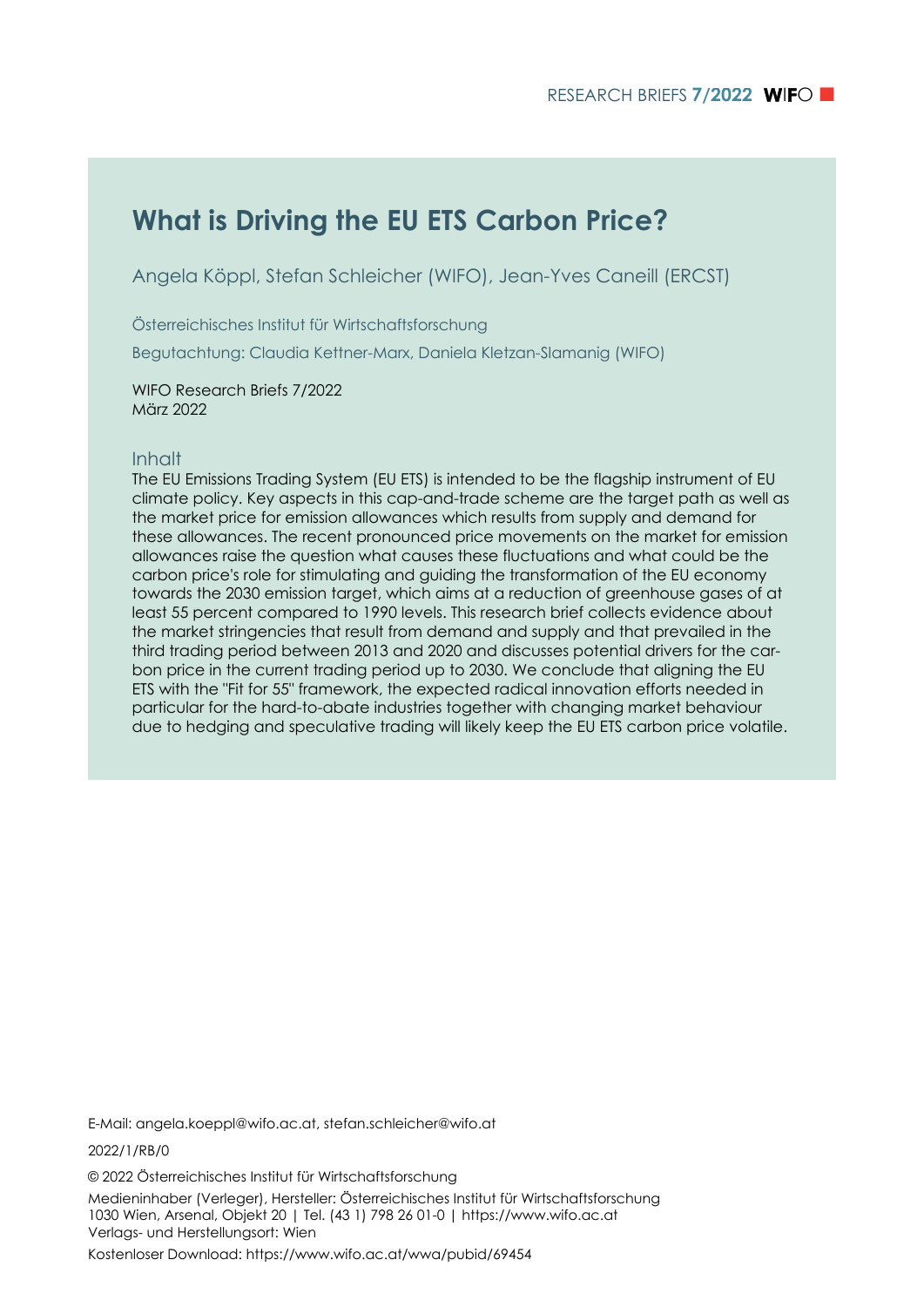# **What is driving the EU ETS carbon price?**

# **1. Do the recent price hikes of carbon allowances reflect the state of the EU Emissions Trading System?**

In the EU Emissions Trading System (EU ETS), the flagship instrument of EU climate policy, the market price for emission allowances (EUA) traded at a record of 98  $\epsilon$  per metric ton of CO<sub>2</sub> on 8 February 2022, thus tripling compared with the previous year and showing a twentyfold increase compared with five years ago. With the beginning of March 2022 this peak was broken when  $CO<sub>2</sub>$  traded at prices around 70  $\epsilon$  per ton.

A closer look at the drivers for these price movements is motivated by the current discussions regarding a reform of the EU ETS in the Fit for 55 policy frameworks, the suggested complementary emission trading system for transport and buildings, and finally, the impacts of the EU ETS on innovation and inflation.

# **1.1 The history and (recent) price movements of EU ETS allowances**

Over 11,000 installations EU-wide are included in the EU ETS cap-and-trade system. A target cap limits the annual total supply of allowances. These allowances can be traded on spot and futures markets or exchanged between trading partners. Their price movements, which reflect supply and demand of allowances on the stock market are depicted in [Figure](#page-2-0) 1.

The price development for EU allowances has shown considerable fluctuations since the scheme was introduced in 2005 but stayed more or less below 30 €for one ton of CO<sub>2</sub> emissions until 2019. Then the price started climbing and peaked in February 2022 at 98 €. This is a tripling of the price over a year ago and a twentyfold increase compared to five years ago. Within a month, however, a pronounced price drop could be observed.



<span id="page-2-0"></span>Figure 1: **History and recent price movements of EU ETS allowances (in €/tCO2eq)**

Source: Trading Economics.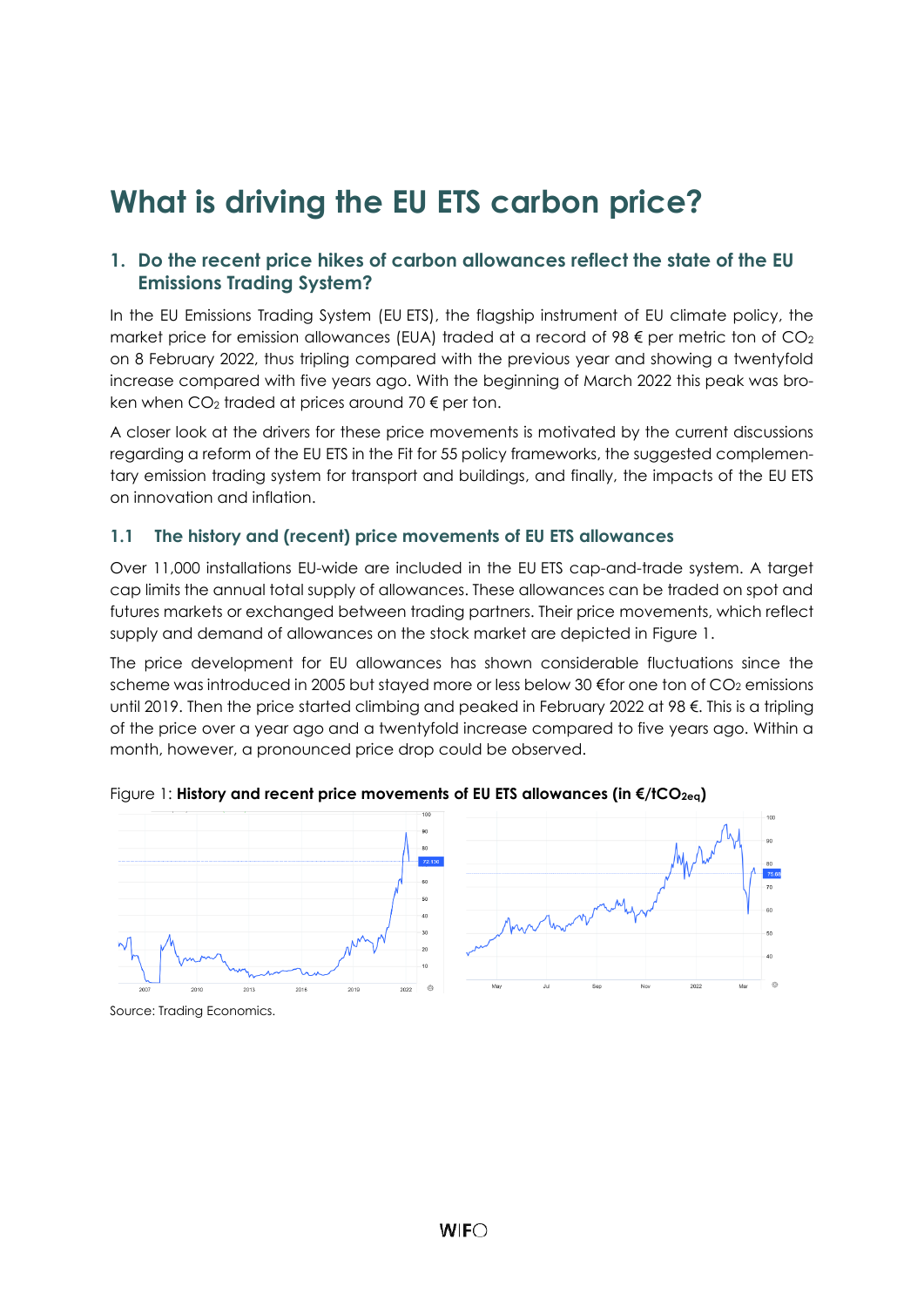# **1.2 Findings from the EU ETS in phase 3**

The EU ETS represents a series of time-defined trading periods. It started in 2005 with phase 1 which served as a 3-year test period and in which free allocation of allowances to installations was the predominant allocation method. At the end of phase 1 prices dropped practically to zero as excess allowances could not be transferred to the next phase. Phase 2, running from 2008 to 2012, defined auctioning as basic principle for the allocation of allowances but still allocating approximately 90% of allowances were allocated for free. In phase 2 a big surplus of allowances accumulated largely driven by the economic crisis triggered by financial markets as well as the inflow of international carbon credits into the EU ETS. This again led to a decrease of allowances prices. With the start of phase 3 in 2013 corrective measures as described below were introduced by the EU Commission for reducing the vast accumulated surplus of allowances as well as the annual volume of freely allocated allowances. These measures are reflected in a reduction in the volume of the **Total Number of Allowances in Circulation (TNAC)**. Although so far there seems to be no scarcity of allowances to cover annual verified emissions of the regulated installations, we observe significant increases of the market price for allowances towards the end of phase 3 in 2020 and continuing since then. For phase 4, which will span from 2021 to 2030, further major reforms of the system are now under discussion for aligning the EU ETS to the new EU climate targets for 2030.

In the following some characteristics of the market for EU allowances in phase 3 are depicted, starting with the basic demand and supply relationships illustrated in [Figure](#page-3-0) 2. The demand for allowances refers to the volume of verified emissions for which allowances need to be surrendered by the end of February of the following year. The supply of allowances is provided by free allocation and auctioning. The annual target cap limits total supply of new allowances into the system. It started from 2,084 million tons (mt) of  $CO_{2eq}$  emissions in 2013 and was reduced by a so-called Linear Reduction Factor (LRF) with 32 mt (1.74%) each year to 1,816 million tons in 2020[. Figure](#page-3-0) 2 illustrates that since 2014 the annual allocation of EU allowances was lower than the verified emissions of regulated companies. Both annual supply of allowances and annual verified emissions were below the defined emissions cap of the EU ETS.



<span id="page-3-0"></span>

Source: Based on EC Carbon Market Reports and EUTL.

Evidence about the EU ETS market in phase 3:

- Total supply of allowances was always below the target cap (except for 2013).
- Due to corrective measures the actual annual supply, i.e., the effective cap, was well below the initial target cap.
- Annual demand for allowances, defined by the verified emissions, was above the effective cap (except for two years).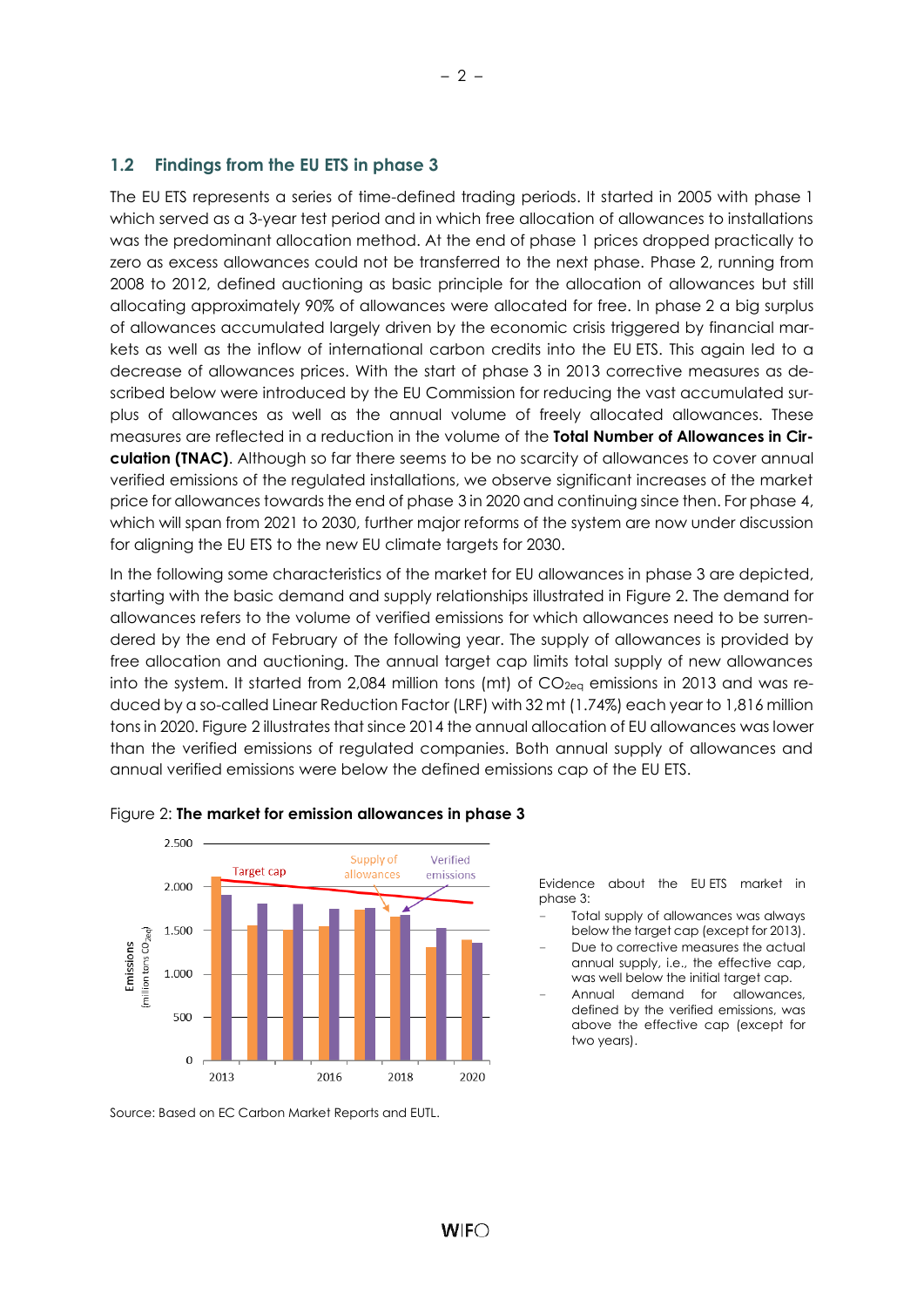The focus on annual allocations as in [Figure](#page-3-0) 2 does not fully reveal the market imbalances in the EU ETS. A considerable surplus of allowances was accumulated in phase 2 because of (1) bankability of allowances, (2) an oversupply due to the economic crisis that started in 2008 and (3) the inflow of international emission credits. The key indicator reflecting this surplus of allowances in the system is called the **Total Number of Allowances in Circulation (TNAC)**.

As can be seen from [Figure](#page-4-0) 3, the TNAC at the beginning of phase 3 was equivalent to the value of the target cap and at the end of phase 3 in 2020 again surpassed the volume of verified emissions. Two mechanisms were introduced to reduce the substantial gap between the supply of allowances and the actual demand by verified emissions. In the years 2014 to 2016 900 million tons of allowances were withdrawn from the volume of allowances planned for auctioning by a mechanism called **Backloading**. In 2019 the **Market Stability Reserve (MSR)** was introduced with a mechanism that aims at stabilizing the number of TNAC between predefined target boundaries.



<span id="page-4-0"></span>

Total Number of Allowances in Circulation (TNAC) exceeded at the beginning of phase 3 the target cap and at the end the volume of verified emissions.

Source: EC Carbon Market Reports and own estimates.

[Table](#page-11-0) 1 in the appendix shows details for the calculation of the volume of TNAC as published by the European Commission since 2017 and completed by own estimates for the period 2013 to 2016. We would like to point out that also the composition of TNAC is important to judge the real liquidity available to the market. This would require assessing the hedged allowances and the remaining part in the hands of other actors (industry, financial institutions).

The main drivers for scarcities in the EU ETS are the correspondence of the ex-ante cap with the actual supply of allowances and the actual emissions development. [Figure](#page-5-0) 4 indicates the composition of total supply by distinguishing the amounts of free and auctioned allowances. Freely allocated allowances exhibit a continuous declining trend. The auctioned volume, however, shows fluctuations mirroring the Backloading procedure from 2014 to 2016 and the Market Stability Reserve mechanism that started in 2019.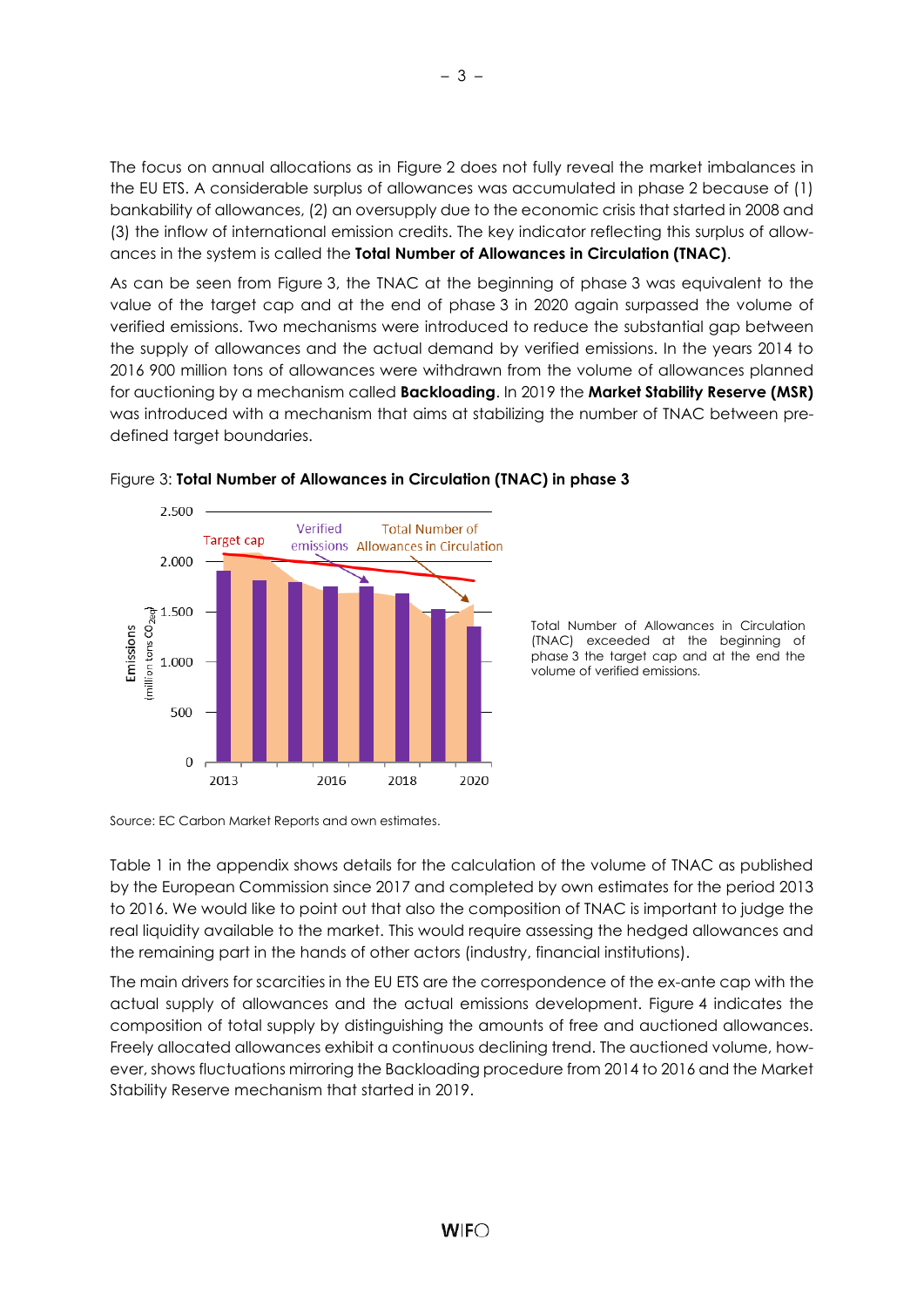

#### <span id="page-5-0"></span>Figure 4: **The supply of emission allowances**

Regarding the supply of allowances, freely supplied allowances show a declining trend: The auctioned supply reflects the Backloading procedure and the MSR mechanism.

Source: EC Carbon Market Reports and own estimates.



#### <span id="page-5-1"></span>Figure 5: **The demand for allowances by verified emissions**

The sharp decline of verified emissions is mainly due to the combustion sector which generates power and heat. The emissions from the industry sector remained almost stable.

Source: Based on EC Carbon Market Reports and EUTL.

Looking at the demand for allowances corresponding to verified emissions, we see in phase 3 a stronger decline in verified emissions than the target cap would suggest as depicted in [Fig](#page-5-1)[ure](#page-5-1) 5.

A decomposition of total demand into the sectors industry and combustion shows different dynamics: emissions from the industry sector remained almost stable over the whole trading period, compared to emissions from combustion for generating power and heat which sharply declined particularly towards the end of phase 3. This decline particularly reflects fuel switching to less emissions intensive or renewable energy sources and in addition the impacts related to the COVID-19 pandemic in 2020. The evidence so far suggests that emission reductions in industry will need more attention, above all the emissions from so-called hard-to-abate industries as steel, cement, refineries, and basic chemicals.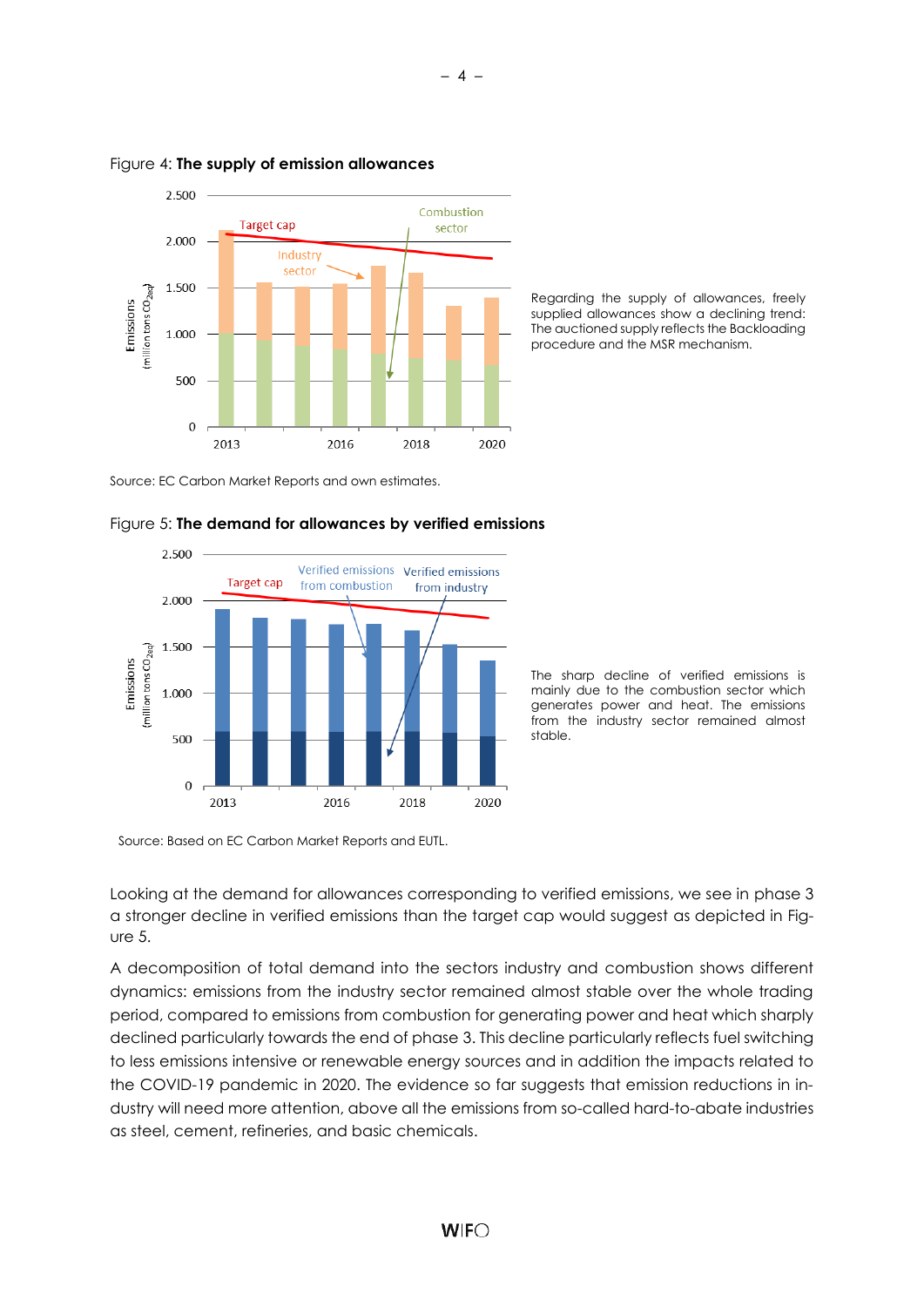# **2. Do market stringencies correspond to the price of carbon in the EU ETS?**

To explore the fundamentals of the EU ETS, which might be the drivers for the price movements of allowances, we identify a hierarchy of indicators that may be relevant to the evolution of the carbon price.

# **2.1 Overall market stringency: The effective cap was below the target cap**

Actual supply resulting from freely allocated and auctioned allowances was always below the target cap. This is visible by the indicator effective cap from [Figure](#page-6-0) **6** which depicts the deviation of actual supply – the effective cap – as a percentage from the target cap,



#### <span id="page-6-0"></span>Figure 6: **Overall market stringency**

The effective cap measures the percentage deviation of actual annual supply of allowances from the target path. This indicator illustrates the impact of measures for reducing the surplus of allowances.

Source: Own calculations.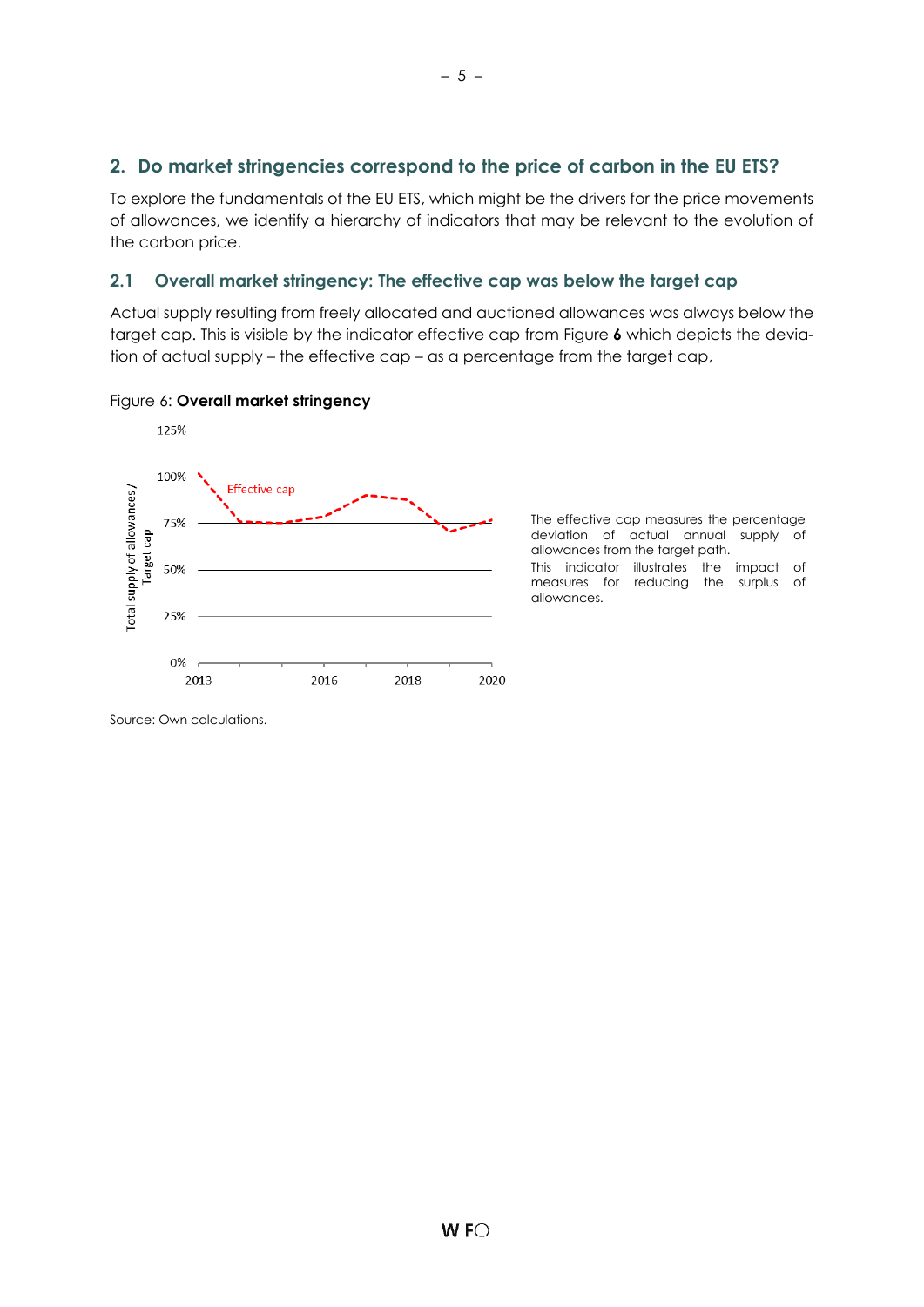### **2.2 Effective market stringency: Actual annual supply of allowances was close to verified emissions**

Annual supply from freely allocated and auctioned allowances was at least equal to the demand by verified emissions in four out of eight years of phase 3 as can be seen from [Figure](#page-7-0) 7. It shows the indicator effective supply, which is defined as the ratio of supplied allowances over the demand represented by verified emissions.



<span id="page-7-0"></span>

The effective supply measures the actual annual supply of allowances relative to the annual demand for allowances represented by verified emissions.

The development of this indicator also reflects measures for reducing the surplus of allowances but indicates otherwise that supply of allowances was close to verified emissions.

Source: Own calculations.

Additional evidence about the fluctuations of the effective market stringency can be obtained from [Figure](#page-7-1) 8. The relation between freely allocated allowances and verified emissions shows a smooth pattern around half of the total supply volume whereas the other half provided via auctioning reflects the measures for reducing the market surplus.



<span id="page-7-1"></span>Figure 8: **Impact of free allocations and auctioning on supply**

Source: Own calculations.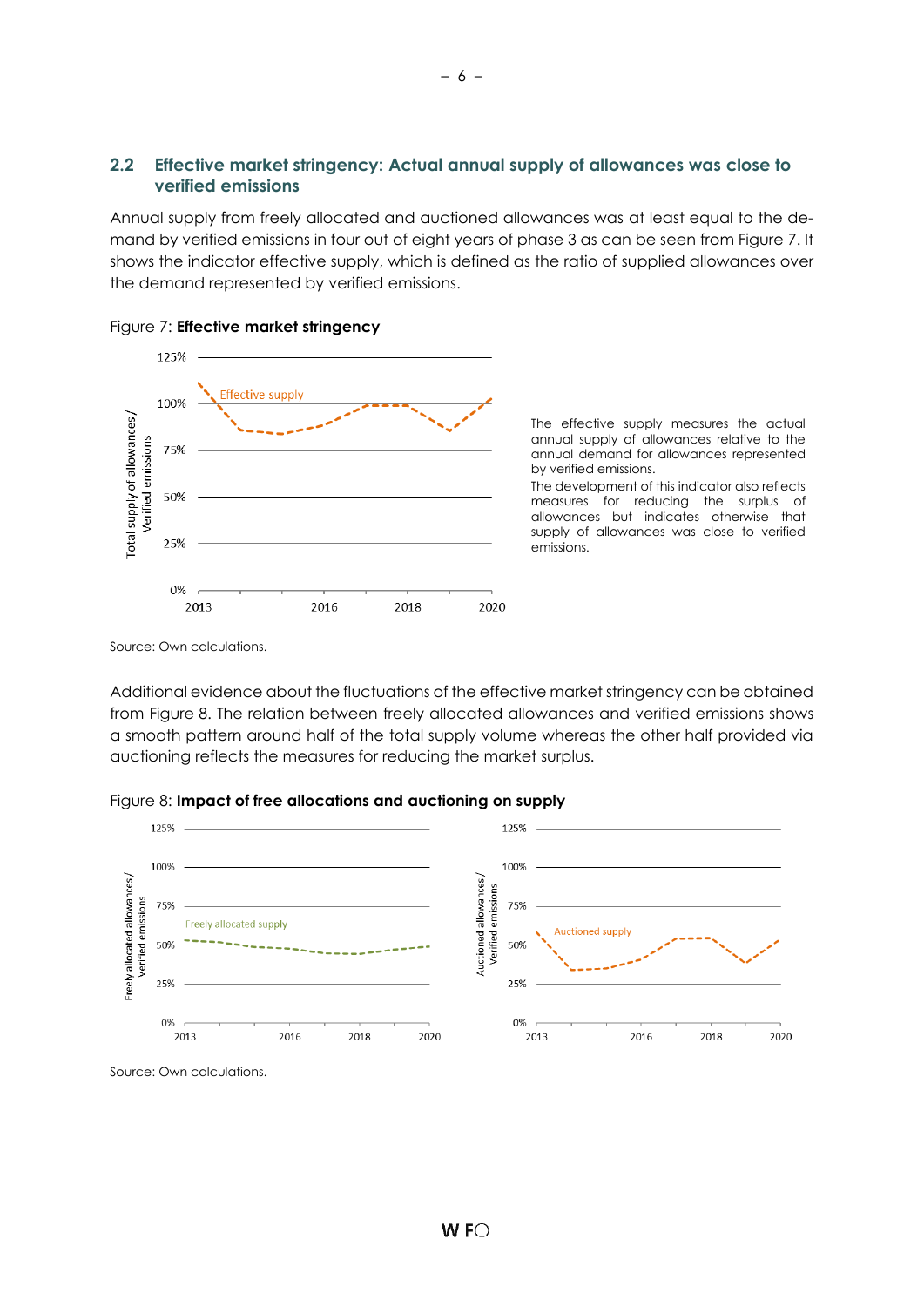# **3. What might drive the prices for EU ETS allowances in phase 4 up to 2030**

Market prices are supposed to reflect the relationship between supply and demand. Our analysis of phase 3, however, provided no clear evidence whether the price signal in the EU ETS delivers a reliable information about this relationship since a large volume of the Total Number of Allowances in Circulation (TNAC) was accompanied by high and low market prices for EU allowances. We summarize some arguments that might be relevant for price movements in phase 4. They are related to market stringencies, impacts of the EU ETS on innovation, and changing behavior of actors involved.

# **3.1 The Fit for 55 frameworks propose an increased stringency for the EU ETS**

In July 2021 the European Commission published in the Fit for 55 frameworks a comprehensive package of legislative proposals for achieving climate neutrality by 2050 and meeting the intermediate target of at least 55% net reduction of greenhouse gas emissions by 2030 over 1990. The proposed revisions of the EU ETS Directive are intended to tighten the stringencies in the system as indicated in [Figure](#page-8-0) 9. The main elements of the proposed reform which impact expectations about increased stringencies in phase 4 are:

- **A more ambitious emissions target** path for the EU ETS should reduce emissions by 61% compared to 2005 with an enhanced annual Linear Reduction Factor (LRF) of 4.2%.
- **A more responsive Market Stability Reserve (MSR)** mechanism should react faster to the Total Number of Allowances in Circulation (TNAC) in the system by increasing the feeding rate and allowing for canceling of allowances.
- **A gradual phaseout of free allowances** in accordance with the intended Carbon Border Adjustment Mechanism (CBAM) which is supposed to put a levy on the embedded carbon content of high carbon imports.



#### <span id="page-8-0"></span>Figure 9: **Suggested target paths for the EU ETS up to 2030**

The current target path up to 2030 is suggested to be tightened for meeting a 61% reduction compared to 2005 of the EU ETS emissions in line with the overall emissions target of minus 55% over 1990. The discontinuity in 2021 reflects the BREXIT adjustment.

Source: Based on EC Market Reports.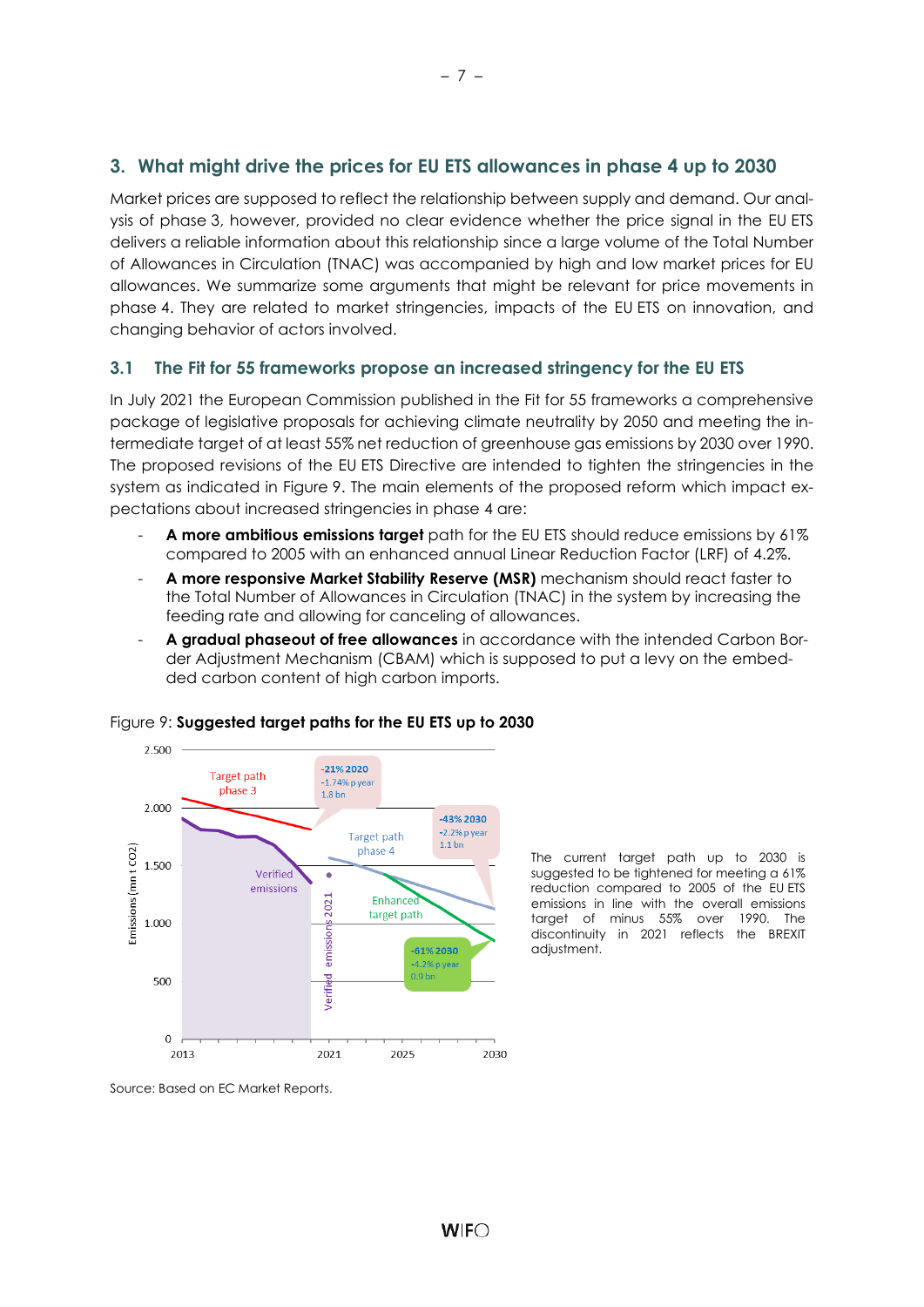# **3.2 A focus on innovation**

In phase 4 of the EU ETS there should be a stronger focus on innovation. This will be above all an issue for the industrial sector, which showed only slight declines in emissions in phase 3 in contrast to the combustion sector, which benefitted from policies targeted to renewable energy sources. A stronger focus on innovation, which was not incentivized so far due to the too low prices and the continued free allocation, could impact the stringencies in the EU ETS in opposite directions. On the one hand, carbon saving innovations that reduce the carbon intensity in industry will, depending on economic activity, lower the annual demand for allowances, thus relieving potential market shortages. On the other hand, a larger number of allowances will be used in phase 4 to ensure financing of the Innovation, Transition, and Modernization funds. The dedicated volume of allowances for these funds is part of the overall number of allowances and will thus lower the auctioning volume. This then would add stringencies to the market for allowances.

The need for innovation is huge, considering that about two thirds of emissions from the industrial sector originate from so-called hard-to-abate-industries as steel and cement. So far there are only vague visions about the disruptive changes needed for these industries but the volume of financial support from the Modernization Fund could act as a key driver.

# **3.3 Changing market behavior of actors**

Two possible explanations can be used for the observed lack of correlations between surpluses on the market and market prices.

One possible explanation refers to the Market Stability Reserve, which is intended to keep the liquidity of the market for allowances in the range between 400 to 833 million tons of CO2. This numbers reflect assumptions about the behavior of actors in the market, most importantly the managing of risk via hedging.

Hedging as risk management tool is applied by utilities in order to reduce risk in long-term commodities contracts like coal, gas, but also carbon allowance (see Eurelectric, 2009). Currently, hedging over three years is typical in the EU. With a continuously increasing share of renewable energy sources in the energy sector hedging demand from the power sector is likely to decrease in the coming years but it might be that hedging will increase in the industry sector, which needs to be accommodated by the market. Because of hedging, the market balance has to show a surplus all the time, which allows this hedging activity to be sustainable.

The second explanation points at increased interest and activity in the carbon allowance market from financial institutions (see also Quermin and Pahle (2021)). As a result, a stronger shortterm and speculative trading behaviour could shape the market for carbon allowances in the future. This line of arguments could explain the most recent price hikes and the subsequent price drops in the EU ETS market.

# **3.4 Final remarks**

The history of the EU ETS shows a series of reforms and further developments of the original system. Major changes mainly targeted at reducing the cumulated allowance surpluses and at sustaining market stability were implemented in phase 3. These reforms already show some effect. The reform requirements, however, do not end here. The challenge for the pending reform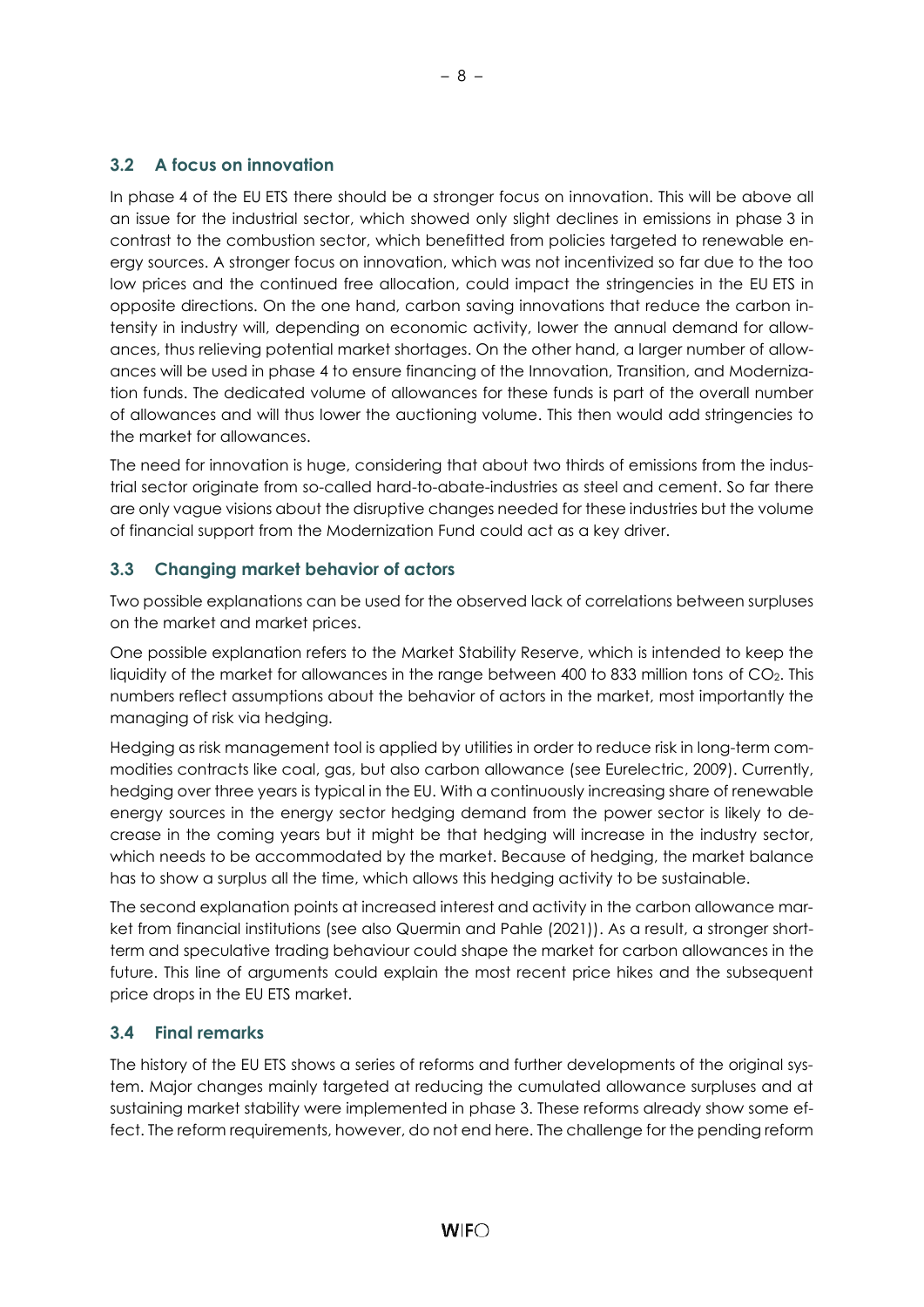in phase 4 is to align the current ETS target path with the tightened emissions target agreed on in the Fit for 55 package.

A key objective of an emissions trading system is the price of allowances as a signal of market stringency. However, the extent to which the price can be seen as a signal for the available supply and the demand of allowances is limited. Expectations about future stringencies resulting from the proposed new targets for phase 4 will be one relevant aspect. The high price increase in 2021 and the most recent decline in prices in the beginning of March 2022 need additional explanations which point to trading of allowances on the financial markets.

#### **References**

Eurelectric (2009). ETS Auctioning Design post 2012 Electricity Markets. Eurelectric Report.

European Commission (2021). Carbon Market Report 2020. COM(2021) 962.

European Commission (2021). Publication of the total number of allowances in circulation in 2020. COM(2021) 187/2.

- European Commission (2020). Establishing the framework for achieving climate neutrality and amending Regulation (EU) 2018/1999 (European Climate Law). COM(2020) 80.
- Marcu, A., Alberola, E., Olsen, J., Caneill., J.-I., Schleicher, S. P., & Cabras, S. (2022 forthcoming). 2022 State of the EU ETS Report. European Roundtable on Climate Change and Sustainable Transition (ERCST).
- Quemin, S., & Pahle, M. (2021). Financials threaten to undermine the functioning of emissions markets. Available at SSRN: https://ssrn.com/abstract=3985079 or http://dx.doi.org/10.2139/ssrn.3985079

World Bank. Carbon Pricing Dashboard. [https://carbonpricingdashboard.worldbank.org/map\\_data](https://carbonpricingdashboard.worldbank.org/map_data)

Trading Economics[. https://tradingeconomics.com/commodity/carbon](https://tradingeconomics.com/commodity/carbon)